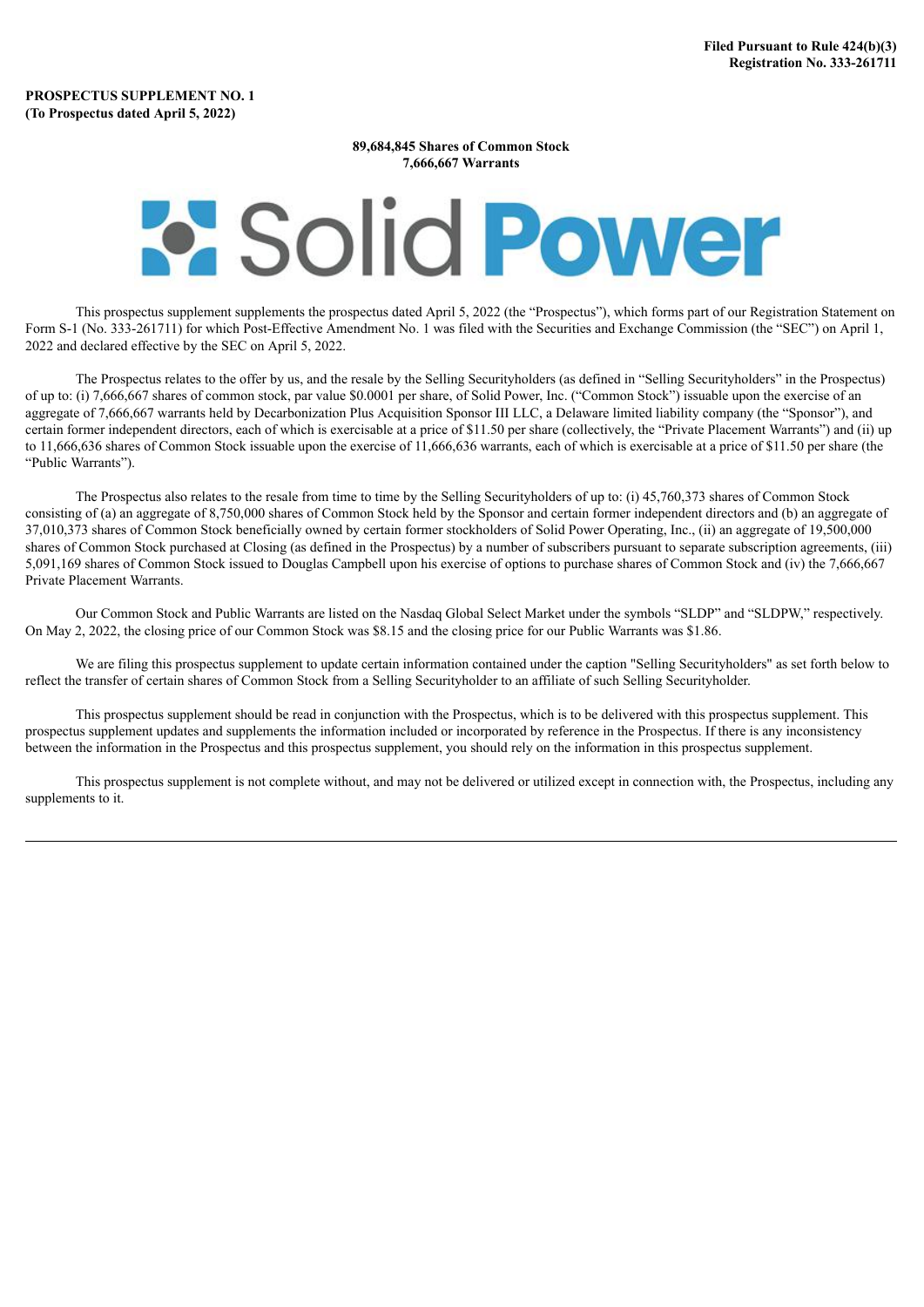We are an "emerging growth company," as defined under the federal securities laws, and, as such, may elect to comply with certain **reduced public company reporting requirements for future filings.**

Investing in our securities involves a high degree of risk. In reviewing the Prospectus, you should carefully consider the matters described **under the heading "***Risk Factors***" beginning on page 8 of the Prospectus.**

You should rely only on the information contained in the Prospectus, this prospectus supplement or any additional prospectus **supplements to the Prospectus. We have not authorized anyone to provide you with different information.**

Neither the SEC nor any state securities commission has approved or disapproved of these securities or determined if the Prospectus is **truthful or complete. Any representation to the contrary is a criminal offense.**

The date of this prospectus supplement is May 2, 2022.